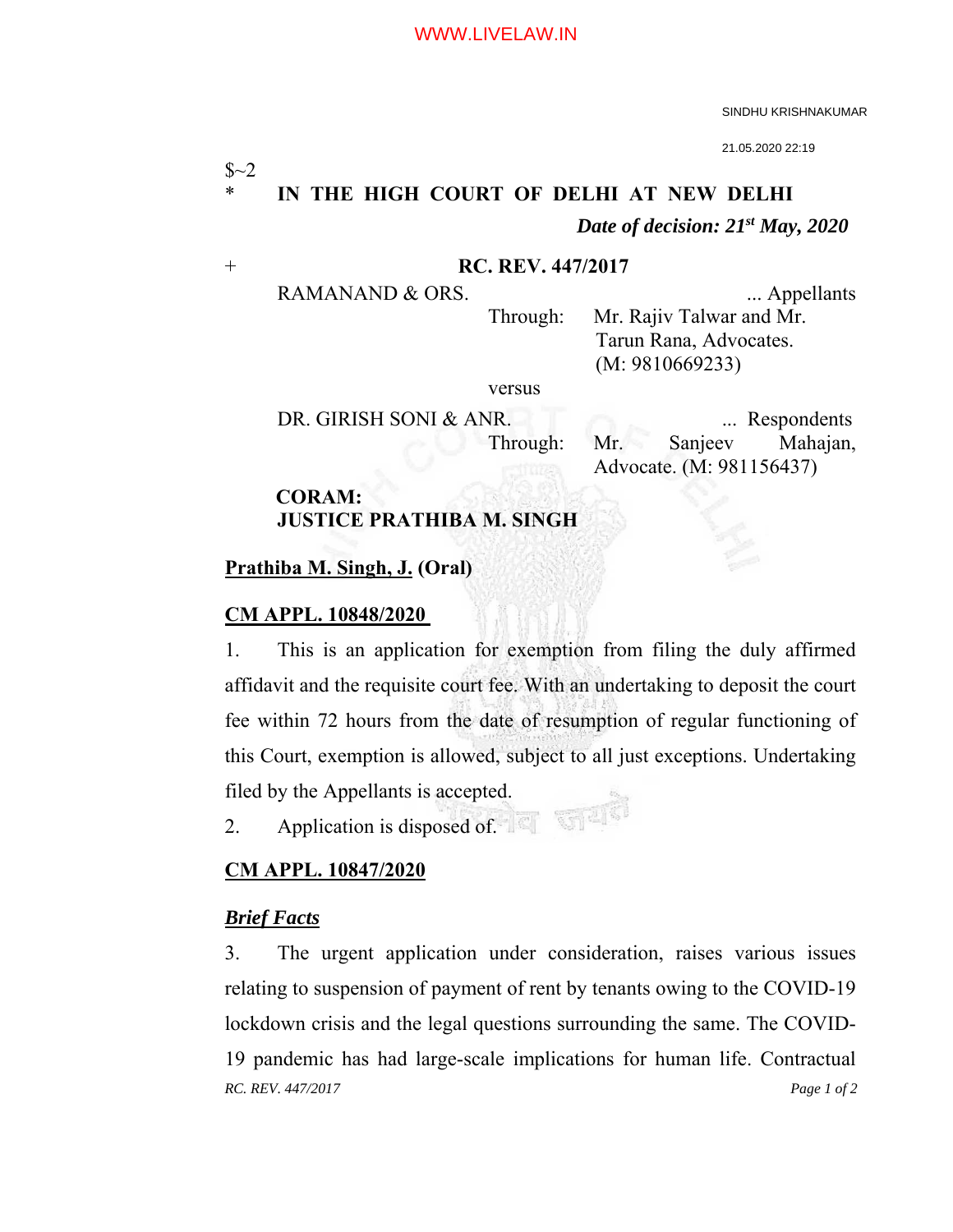relationships and jural relationships between parties are severely affected due to the lockdown. The question as to whether the lockdown would entitle tenants to claim waiver or exemption from payment of rent or suspension of rent, is bound to arise in thousands of cases across the country. Though there can be no standard rule that can be prescribed to address these cases, some broad parameters can be kept under consideration, in order to determine the manner in which the issues that arise can be resolved.

# *Background facts*

4. The present revision petition was filed by the Appellants/Tenants *(hereinafter, "Tenants")* challenging the order dated  $18<sup>th</sup>$  March, 2017 passed by the ld. Senior Civil Judge-cum-Rent Controller *(hereinafter, "RC")* granting a decree of eviction in respect of Shop No. 30-A, Khan Market, New Delhi *(hereinafter, "tenanted premises")*. The Tenants run a shoe store called '*Baluja'* in Khan Market where they sell various types of foot wear. The Landlord i.e., Respondent No.1 *(hereinafter, "Landlord")* is a Dentist. The tenanted premises was given on rent for commercial purposes through a lease deed executed on 1st February, 1975 at Rs.300/- per month. In 2008, the Respondents filed an eviction petition under Section 14(1)(e) of the Delhi Rent Control Act, 1958 *(hereinafter, "DRC Act")*. Initially, leave to defend was granted by the RC on  $31<sup>st</sup>$  March, 2012. However, vide the impugned order dated 18<sup>th</sup> March, 2017, a decree for eviction was passed. The Tenants filed an appeal against the impugned order which was dismissed by the ld. Rent Control Tribunal *(hereinafter, "RCT")* vide order dated 18th September, 2017 on the ground that the same is not maintainable. Hence, the present petition challenging the eviction order dated 18<sup>th</sup> March, 2017.

*RC. REV. 447/2017 Page 2 of 3*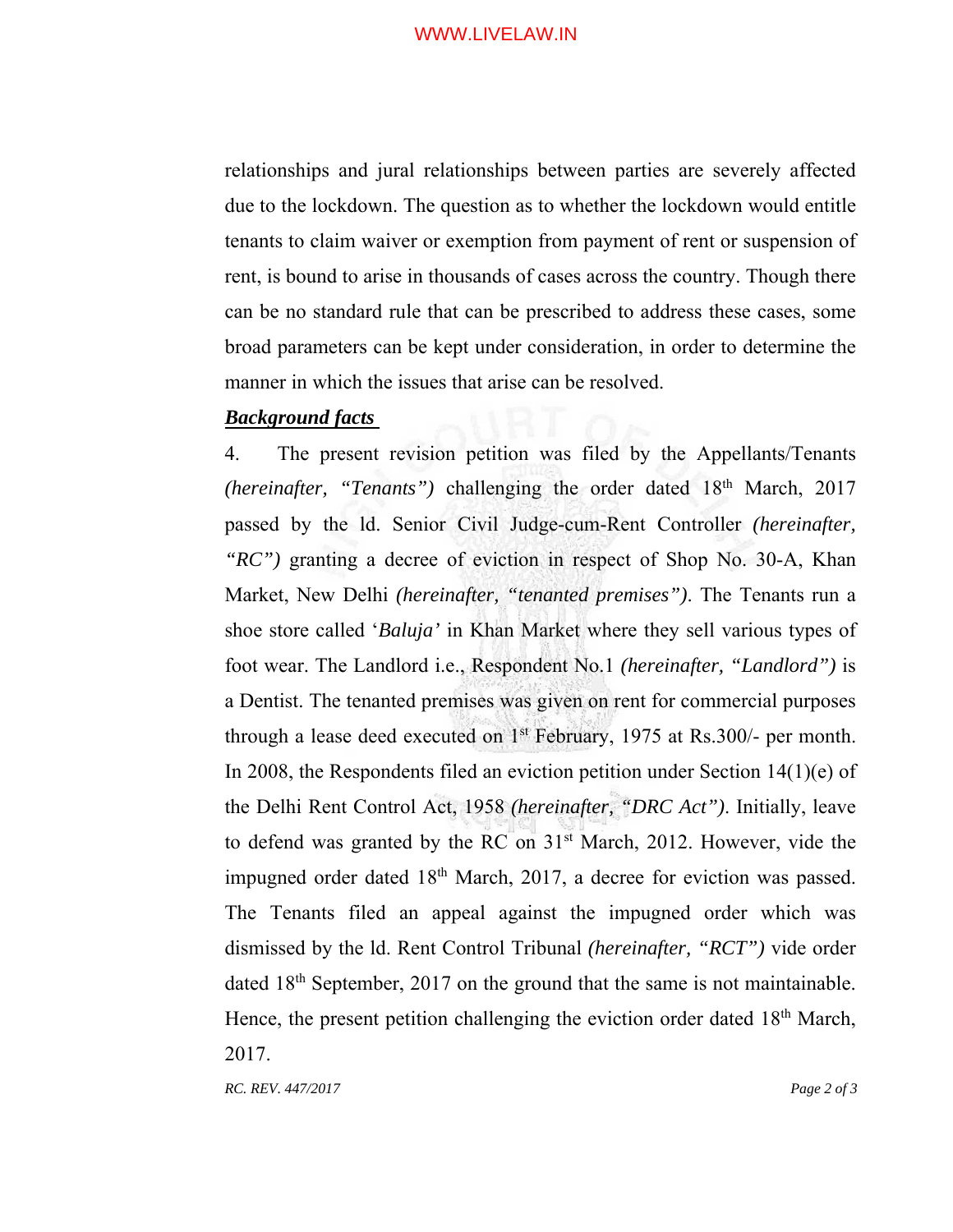5. The petition was first listed before this Court on  $25<sup>th</sup>$  September, 2017, on which date, the ld. Single Judge had stayed the order of eviction subject to certain terms. The relevant observations in the said order are set out below:

*"9. I have enquired from the counsels, the effect if any of the landlord, after institution of the petition for eviction under Section 14(1)(e) of the Act, having entered into an agreement to sell and which agreement to sell has admittedly not fructified. It prima facie appears that it is not into the domain of the Rent Control Act to decide even prima facie whether there was any such agreement to sell or not. It has further been enquired, as to what will be the effect, if any, on the petition for eviction under Section 14(1)(e) of the Act which has to be decided at least at the first stage summarily, having remained pending at the stage of leave to defend itself for nearly four years and what will be the effect of the landlord for his urgent requirement, having in the interregnum at one stage considered sale of the property.* 

*10. Since there are allegations with respect to several documents and new documents which were obtained under the Right to Information Act, 2005, have also been filed, it is deemed appropriate to call for the Trial Court record.* 

*11. The counsel for the respondents also states that all the documents have not been placed on record.* 

*12. The Trial Court record be requisitioned forthwith.* 

*13. Issue notice.* 

*14. Notice is accepted by the counsel for the respondents.* 

15. Subject to the petitioners, with effect from the month of *October, 2017, paying to the respondents a sum of Rs.3.5 lakhs per month, month by month, in advance for each month by the 10<sup>th</sup> day of the English Calendar month, there shall be stay of the order of eviction.* 

16. If there is any default in payment, the stay of execution of *the order of eviction shall stand vacated and the respondents shall be entitled to execute the order of eviction.* 

*17. Needless to state that the aforesaid payments are subject*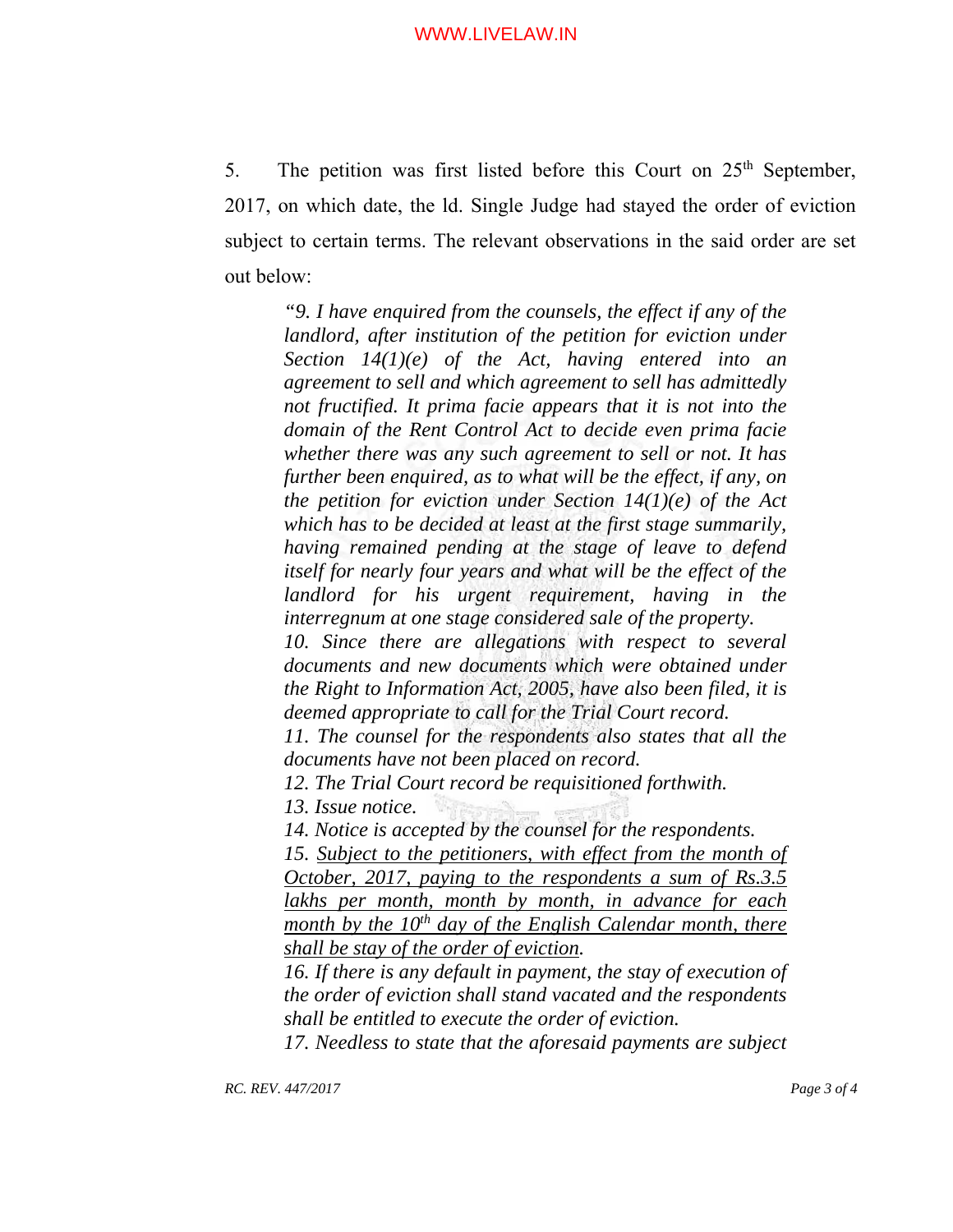*to the final adjudication of this petition and are repatriable in the event of the petitioners succeeding in this petition. 18. CM No.35119/2017 is disposed of. 19. List on 29th November, 2017."* 

The petition has thereafter remained pending for hearing.

6. Following the outbreak of COVID-19, an application for suspension of rent has now been moved, during the lockdown period. The stand of the Tenants is that due to the lockdown, there has been complete disruption of all business activities, including the business of the Tenants. It is pleaded that the circumstances are *force majeure* and beyond the control of the Tenants. Thus, it is claimed that the Tenants are entitled to waiver of the monthly payment directed vide order dated  $25<sup>th</sup>$  September, 2017, or at least some partial relief in terms of suspension, postponement or part-payment of the said amount.

# *Submissions of parties*

7. Mr. Rajiv Talwar, ld. counsel for the Tenants, submits that he has moved the present application by way of abundant caution as, vide the interim order dated 25<sup>th</sup> September, 2017 this Court had directed that any default in payment would lead to execution of the eviction decree. Ld. counsel submits that his clients are willing to make part-payment of the monthly amount. Alternatively, he prays that the rent be suspended for at least one month. He submits that since there has been no business during the lockdown period, his clients are entitled to some form of remission.

8. On the other hand, Mr. Sanjeev Mahajan, ld. counsel appearing for the Landlord, submits that the Tenants have been enjoying the tenanted premises since 1975 for a poultry sum of Rs.300/- per month. Ld. counsel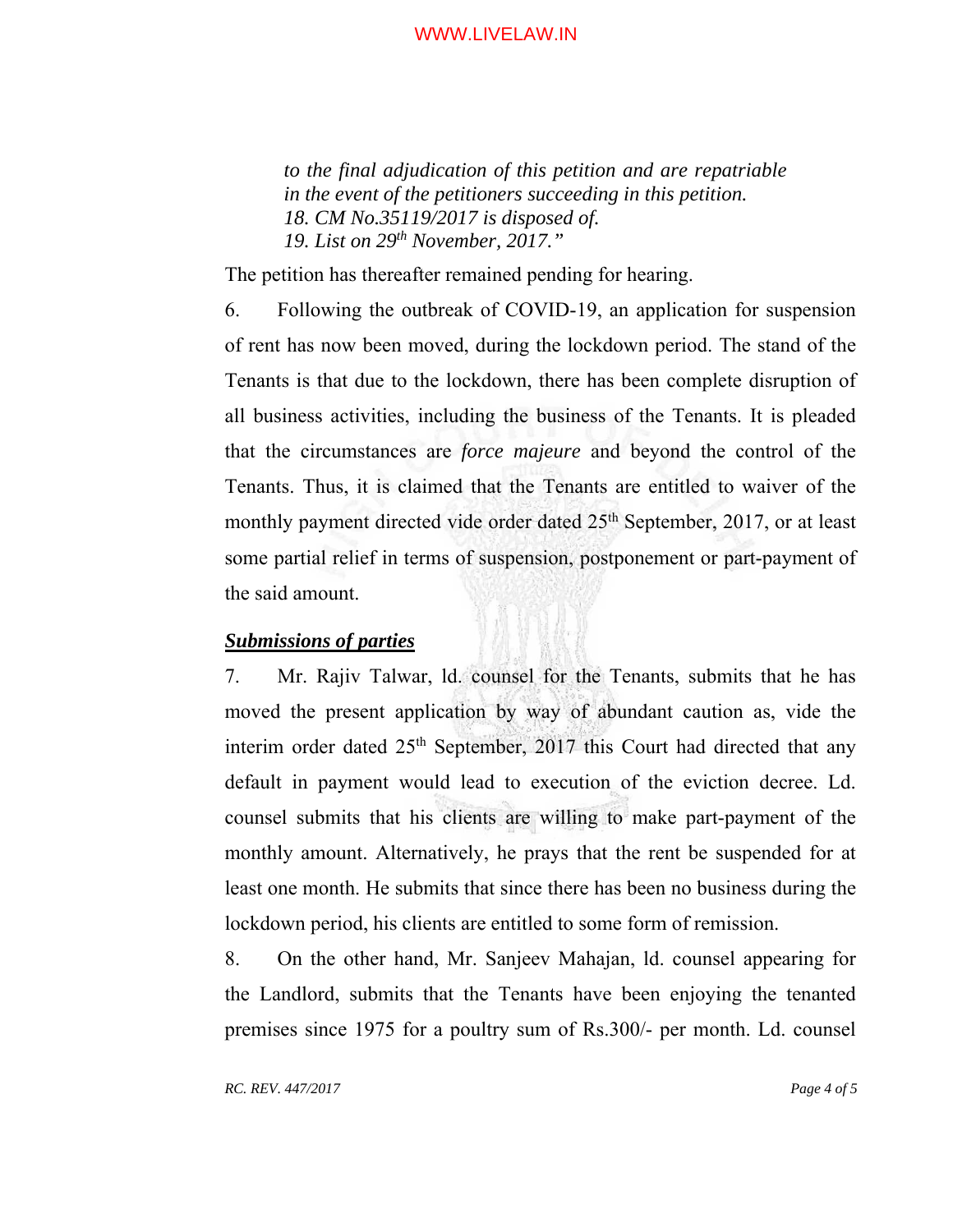submits that the Tenants are well-to-do business persons who have also purchased a neighbouring shop in Khan Market. He further submits that the amount fixed by this Court i.e., Rs.3,50,000/- per month, is a very meagre amount compared to the prevalent market rate. He cites the example of Shop No.33 in Khan Market for which the monthly rent is approximately Rs.22 lakhs for a 1,456 sq. feet property. A photocopy of the lease deed of the said property has also been submitted. Thus, it is submitted that the tenanted premises would earn much more than the amount fixed by this Court. Ld. counsel submits that *force majeure* does not apply as the case is governed by the DRC Act. He further submits that the Landlord is a Dentist who needs the shop for his own *bona fide* use. Ld. counsel contends that mere disruption of the business cannot exempt the Tenants from making the monthly payments as the Landlord also depends on the income from the tenanted premises.

9. On behalf of the Tenants, it is submitted that some rebate may be given only for the period of the lockdown and that otherwise the Tenants are willing to regularly make the monthly payments.

# *Analysis and Findings*

10. This Court has considered the submissions of the parties. The relationship between a Landlord and Tenant, a Lessor and Lessee and a Licensor and Licensee can be in multifarious forms. These relations are primarily governed either by contracts or by law. In the realm of contracts, the respective rights and obligations of the parties would be determined by the terms and conditions of the contract itself.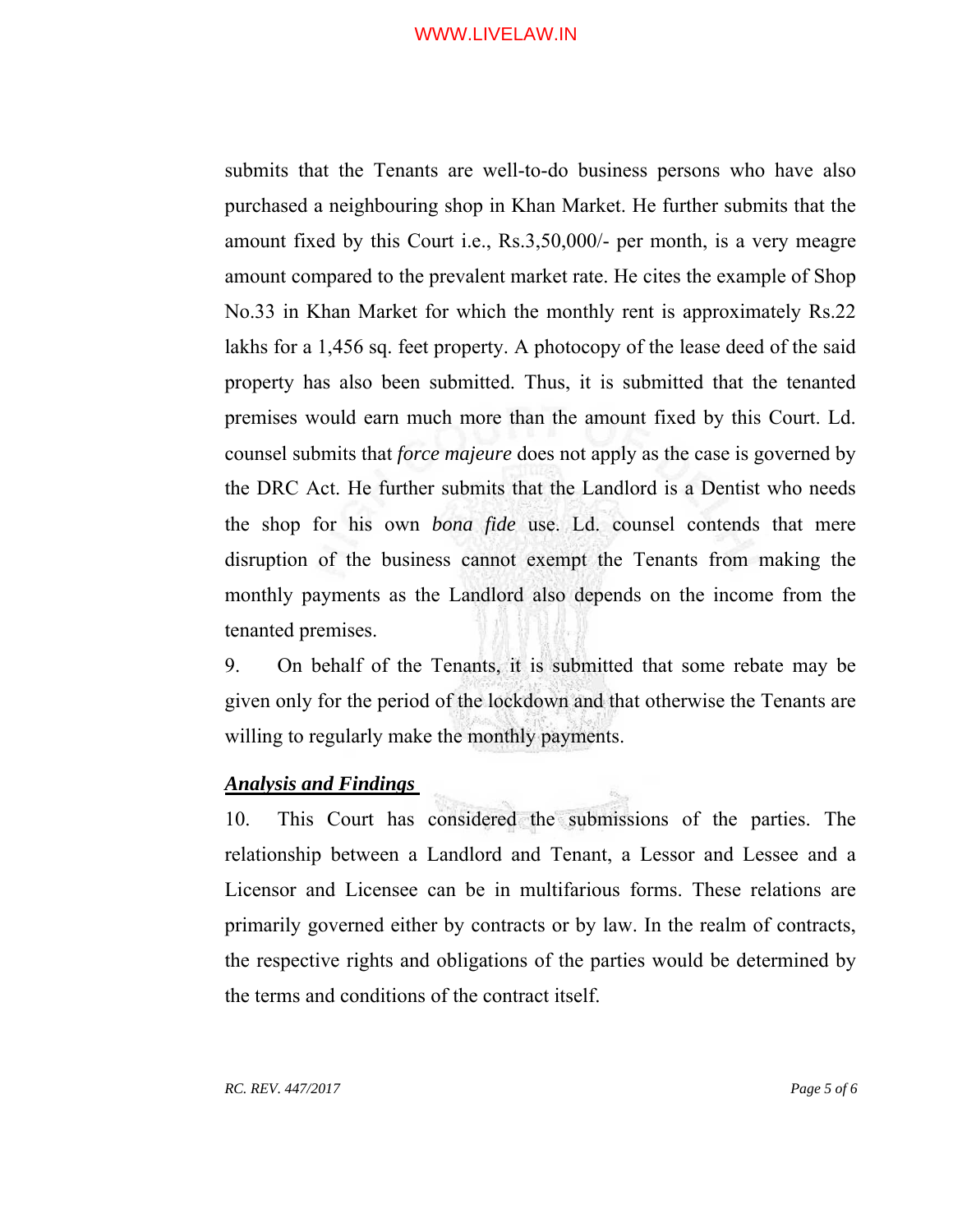- 11. Contracts of tenancy and leases could be of different kinds including–
	- (i) Oral tenancies with a month to month payment of rent;
	- (I i) Short term tenancy agreements with a monthly rent payable;
	- (iii) Long term leases with *force majeure* clauses;
	- (iv) Lease agreements which are structured as revenue sharing agreements and;
	- (v) Lease agreements which are in the nature of monthly payments as a percentage of the sales turnover.

The above list is however not exhaustive. The question of waiver, suspension or any remission in the rental payments would operate differently for each category of agreements. Where there is a contract, whether there is a *force majeure* clause or any other condition that could permit waiver or suspension of the agreed monthly payment, would be governed by the contractual terms. If, however, there is no contract at all or if there is no specific force majeure clause, then the issues would have to be determined on the basis of the applicable law.

12. In circumstances such as the outbreak of a pandemic, like the current COVID-19 outbreak, the grounds on which the tenants/lessees or other similarly situated parties could seek waiver or non-payment of the monthly amounts, under contracts which have a *force majeure* clause would be governed by Section 32 of the Indian Contract Act, 1872 *(hereinafter, "ICA")*. This section reads as under:

> "*32. Enforcement of contracts contingent on an event happening. — Contingent contracts to do or not to do anything if an uncertain future event happens cannot be enforced by law unless and until that event has happened.*

*RC. REV. 447/2017 Page 6 of 7*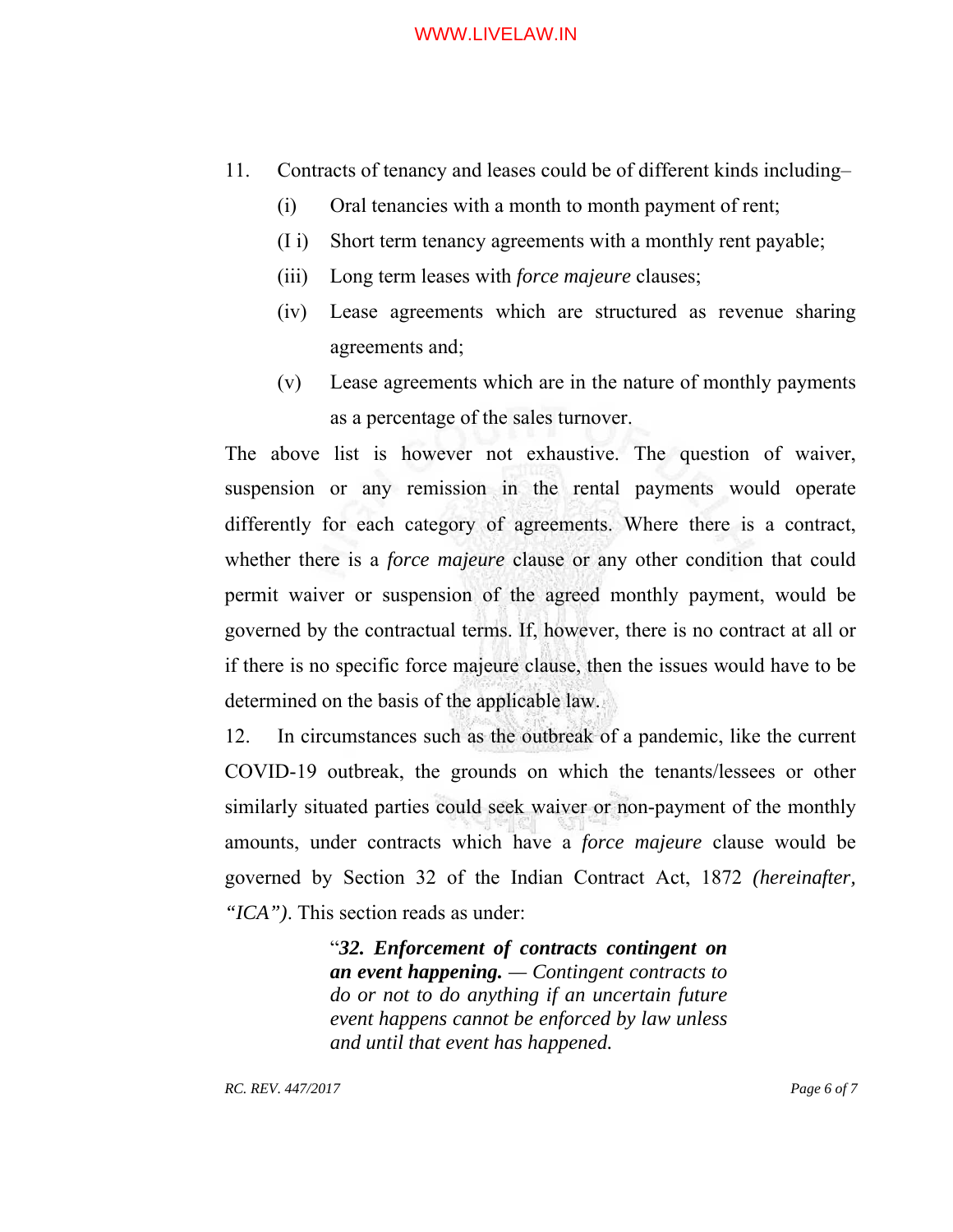*If the event becomes impossible, such contracts become void."* 

13. *`Force Majeure'* is defined by Black's Law Dictionary as *"an event or effect that can be neither anticipated nor controlled".* As per the dictionary, *"The term includes both acts of nature (e.g. floods and hurricanes) and acts of people (e.g. riots, strikes and wars)".*

14. The Supreme Court in *Energy Watchdog v. CERC & Ors., (2017) 14 SCC 80* has clearly held that in case the contract itself contains an express or implied term relating to a *force majeure* condition, the same shall be governed by Section 32 of the ICA. Section 56 of the ICA, which deals with impossibility of performance, would apply in cases where a *force majeure* event occurs outside the contract. The Supreme Court observed:

*"34. "Force majeure" is governed by the Contract Act, 1872. Insofar as it is relatable to an express or implied clause in a contract, such as the PPAs before us, it is governed by Chapter III dealing with the contingent contracts, and more particularly, Section 32 thereof. Insofar as a force majeure event occurs dehors the contract, it is dealt with by a rule of positive law under Section 56 of the Contact Act."* 

*RC. REV. 447/2017 Page 7 of 8*  Thus, in agreements providing for a *force majeure* clause, the Court would examine the same in the light of Section 32. The said clause could be differently worded in different contracts, as there is no standard draft, application or interpretation. The fundamental principle would be that if the contract contains a clause providing for some sort of waiver or suspension of rent, only then the tenant could claim the same. The *force majeure* clause in the contract could also be a contingency under Section 32 which may allow the tenant to claim that the contract has become void and surrender the premises. However, if the tenant wishes to retain the premises and there is no clause giving any respite to the tenant, the rent or the monthly charges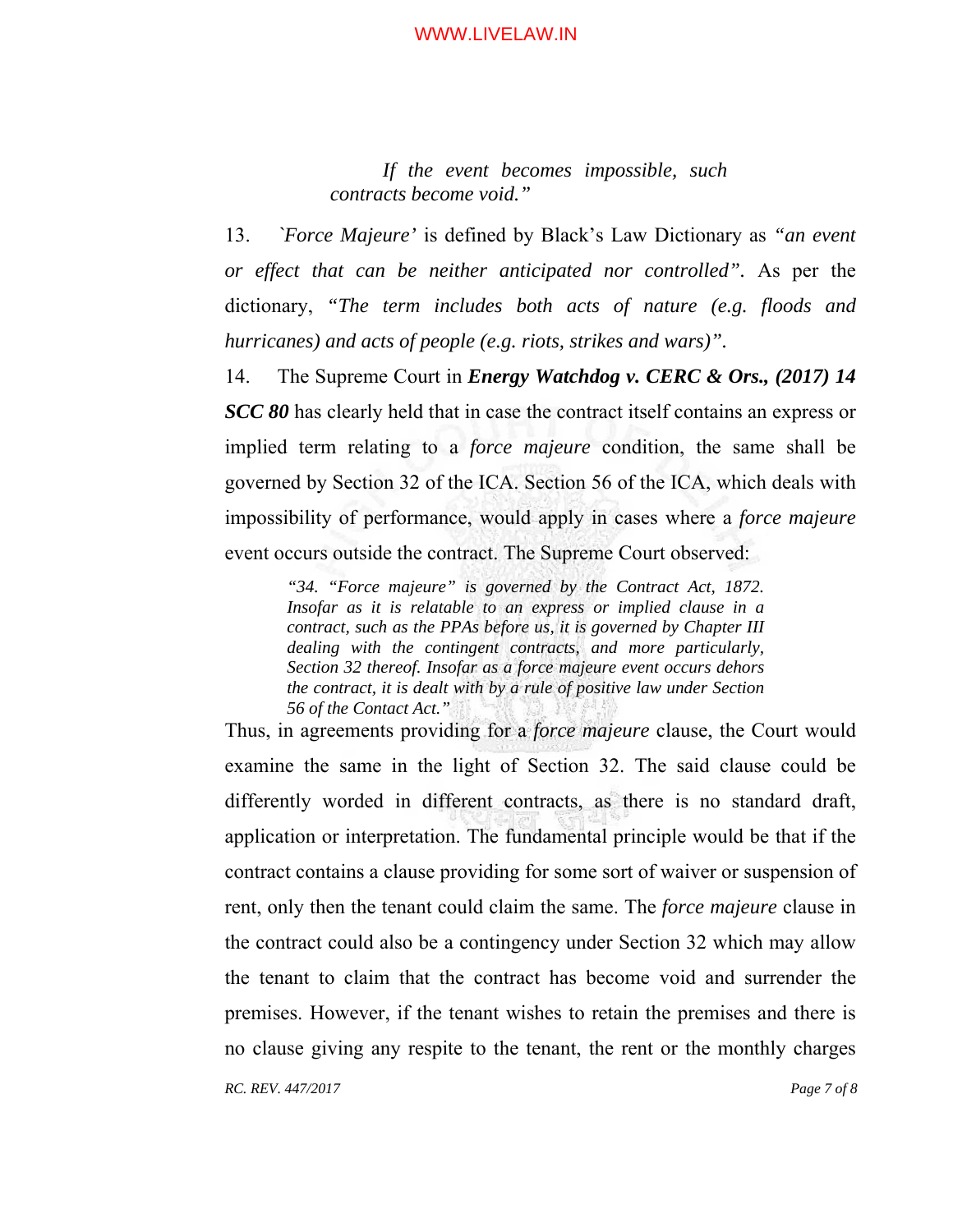would be payable.

# *Section 56 – Frustration of Contract*

15. In the absence of a contract or a contractual term which is a *force majeure* clause or a remission clause, the tenant may attempt to invoke the Doctrine of Frustration of contract or *`impossibility of performance'*, which however would not be applicable in view of the settled legal position set out below. The said doctrine of *`impossibility of performance'* is encapsulated in Section 56 of the ICA, which reads as under:

> *"56. Agreement to do impossible act. — An agreement to do an act impossible in itself is void. Contract to do an act afterwards becoming impossible or unlawful. — A contract to do an act which, after the contract is made, becomes impossible, or, by reason of some event which the promisor could not prevent, unlawful, becomes void when the act becomes impossible or unlawful. Compensation for loss through nonperformance of act known to be impossible or unlawful. — Where one person has promised to do something which he knew, or, with reasonable diligence, might have known, and which the promisee did not know, to be impossible or unlawful, such promisor must make compensation to such promisee for any loss which such promisee sustains through the non-performance of the promise."*

*RC. REV. 447/2017 Page 8 of 9*  16. There are various conditions that have to be fulfilled to satisfy the conditions of `impossibility' under Section 56. However, in the context of a tenant's obligations, the Supreme Court had the occasion to consider this doctrine in the case of *Raja Dhruv Dev Chand v. Raja Harmohinder Singh & Anr., AIR 1968 SC 1024* where the tenant who had rented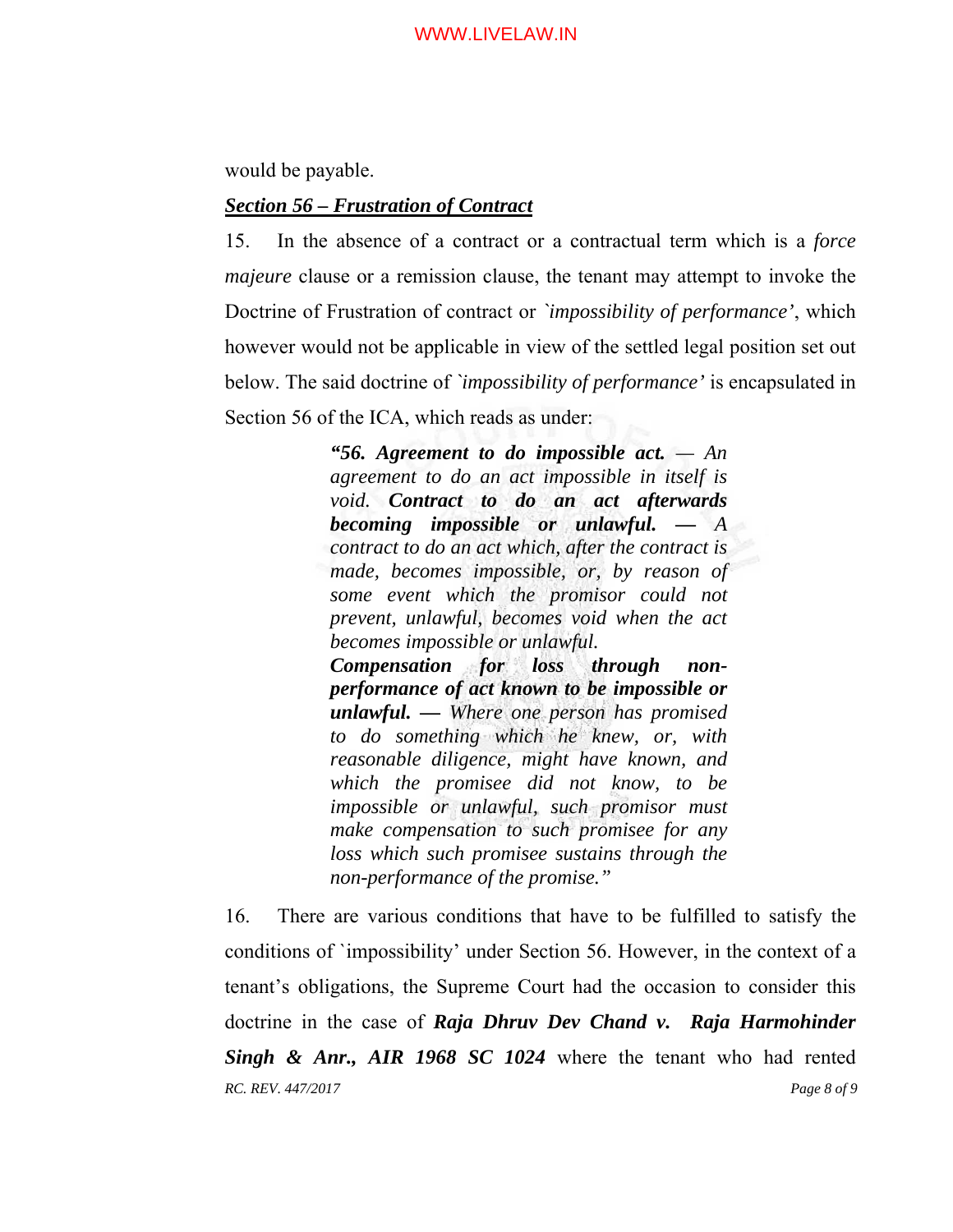agricultural lands in Punjab which he could not utilise due to the 1947 Partition, sought refund of the rent paid by him for the said land for Kharif season 1947 and Rabi season 1948. The Supreme Court, after considering the law on *`impossibility of performance'* from various jurisdictions, held that in the Indian context Section 56 *"lays down a positive rule relating to frustration of contracts and the Courts cannot travel outside the terms of that section"*. The Court held that Section 56 does not apply to lease agreements. The Court drew a distinction between a *`completed conveyance'* and an *`executory contract'* and observed:

> "*9. We are unable to agree with counsel for the appellant in the present case that the relation between the appellant and the respondents rested in a contract. It is true that the court of wards had accepted the tender of the appellant and had granted him a lease on agreed terms of lands of Dada Siba Estate. But the rights of the parties did not after the lease was granted rest in contract. By Section 4 of the Transfer of Property Act the chapters and sections of the Transfer of Property Act which relate to contracts are to be taken as part of the Indian Contract Act, 1872. That section however does not enact and cannot be read as enacting that the provisions of the Contract Act are to be read into the Transfer of Property Act. There is a clear distinction between a completed conveyance and an executory contract, and events which discharge a contract do not invalidate a concluded transfer.*

> *10. By its express terms Section 56 of the Contract Act does not apply to cases in which there is a completed transfer. The second paragraph of Section 56 which is the only paragraph material to cases of this nature has a*

*RC. REV. 447/2017 Page 9 of 10*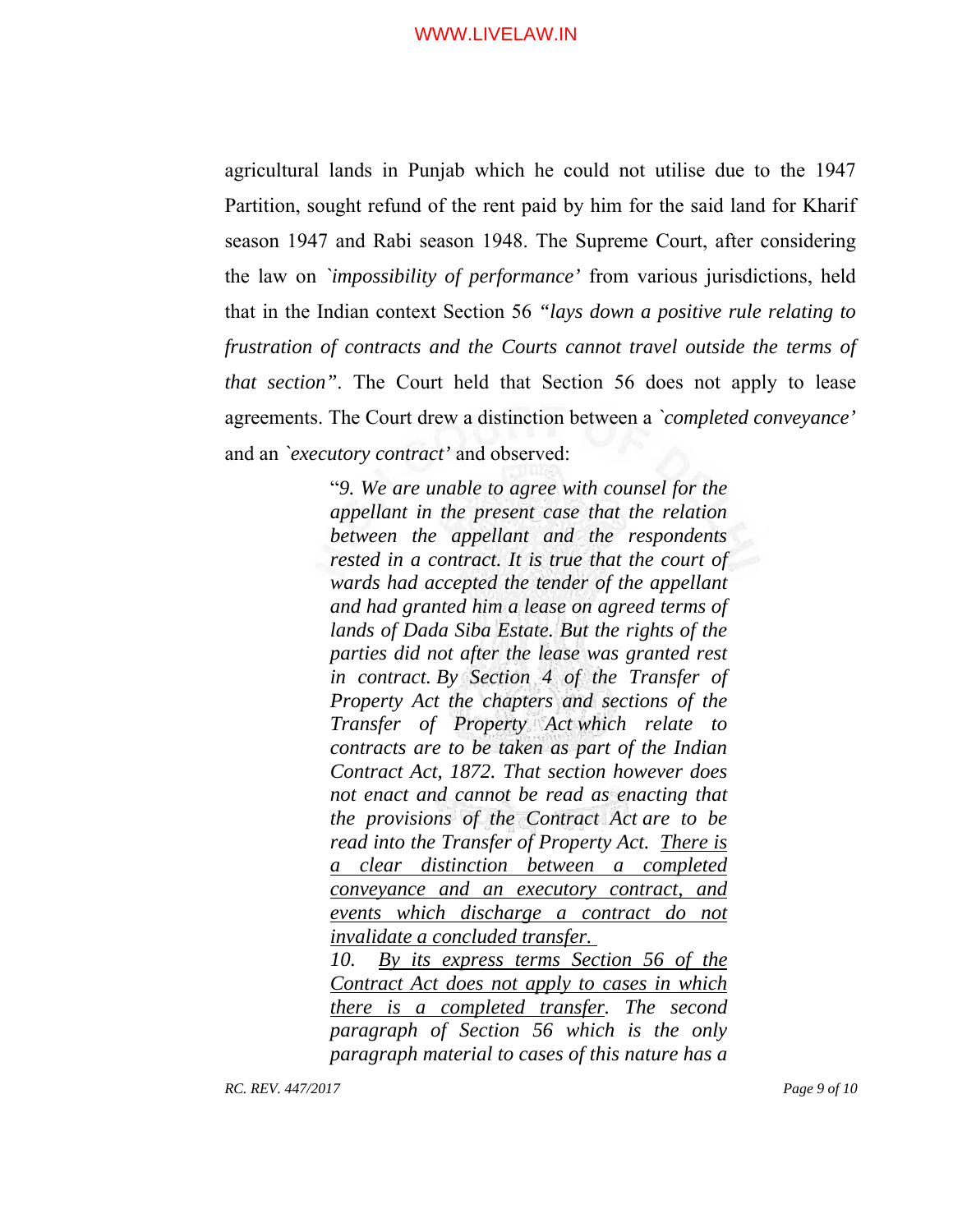*limited application to covenants under a lease. A covenant under a lease to do an act which after the contract is made becomes impossible or by reason of some event which the promisor could not prevent unlawful, becomes void when the act becomes impossible or unlawful. But on that account the transfer of property resulting from the lease granted by the lessor to the lessee is not declared void.* 

*11. By the agreement of lease the appellant undertook to pay rent for the year 1947-48 and the Court of Wards agreed to give on lease the land in its management. It is not claimed that the agreement of lease was void or voidable. Nor is it the case of the appellant that the lease was determined in any manner known to law. The appellant obtained possession of the land. He was unable to continue in effective possession on account of circumstances beyond his control. Granting that the parties at the date of the lease did not contemplate that there may be riots in the area rendering it unsafe for the appellant to carry on cultivation, or that the crops grown by him may be looted, there was no covenant in the lease that in the event of the appellant being unable to remain in possession and to cultivate the land and to collect the crops, he will not be liable to pay the rent. Inability of the appellant to cultivate the land or to collect the crops because of widespread riots cannot in the events that transpired clothe him with the right to claim refund of the rent paid.…"*

17. The above judgment laid down unequivocally that a lease is a completed conveyance though it involves monthly payment and hence, Section 56 cannot be invoked to claim waiver, suspension or exemption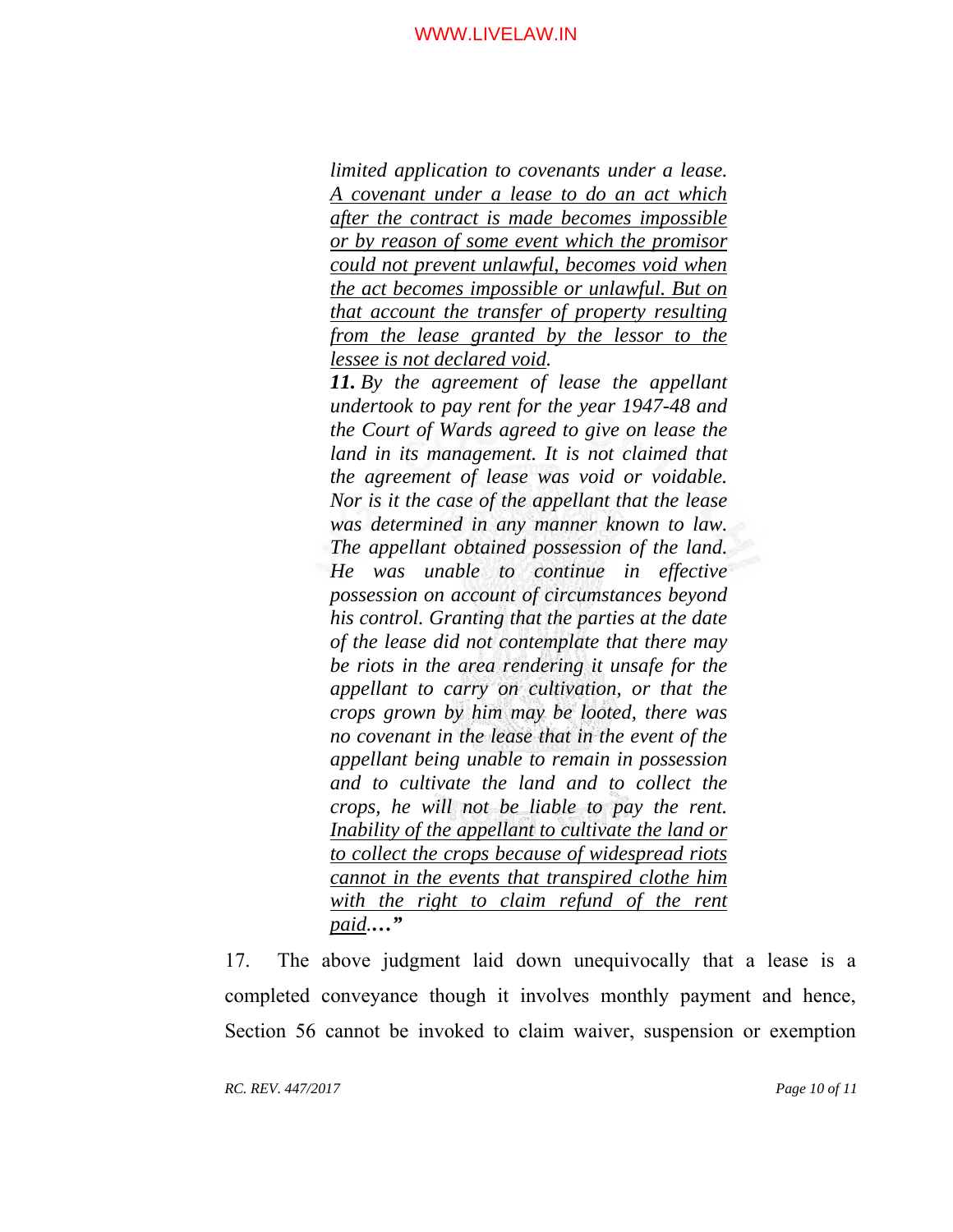from payment of rent. This view of the Supreme Court has been reiterated in *T. Lakshmipathi and Ors. v. P. Nithyananda Reddy and Ors., (2003) 5 SCC 150,* as also in *Energy Watchdog (supra)***.**

18. Recently, a ld. Division Bench of the Delhi High Court in *Hotel Leela Venture Ltd. v. Airports Authority of India, 2016 (160) DRJ 186*, observed:

> "*34. The consideration for the lease being one; albeit having two constitutive elements, the law declared by the Supreme Court in the decision reported as (1968) 3 SCR 339 Raja Dhruv Dev Chand Vs. Raja Harmohinder Singh & Anr would squarely be applicable; and if it was the claim by the lessee that the consideration for the lease failed or became oppressed, the claim would fail because neither the doctrine of frustration applies to a lease nor broad principles thereof to a lease. The reason being that executory contracts alone are capable of being frustrated and not executed contracts. For example, 'A' a retailer of shoes purchases shoes from 'B' who is the manufacturer of shoes. The agreed quantities of shoes are delivered and part sale consideration paid. On account of change in import policy the market is flooded with imported shoes which are much cheaper vis-a-vis the price payable by 'A' to 'B'. 'A' cannot plead frustration requiring the Court to reduce the price and relieve him the obligation to pay the balance sale consideration to 'B'.*

> *35. A contract for lease whereunder the lessee obtains possession from the lessor is an executed contract and during the duration of the lease, since it is a term of the agreement that consideration shall be rendered*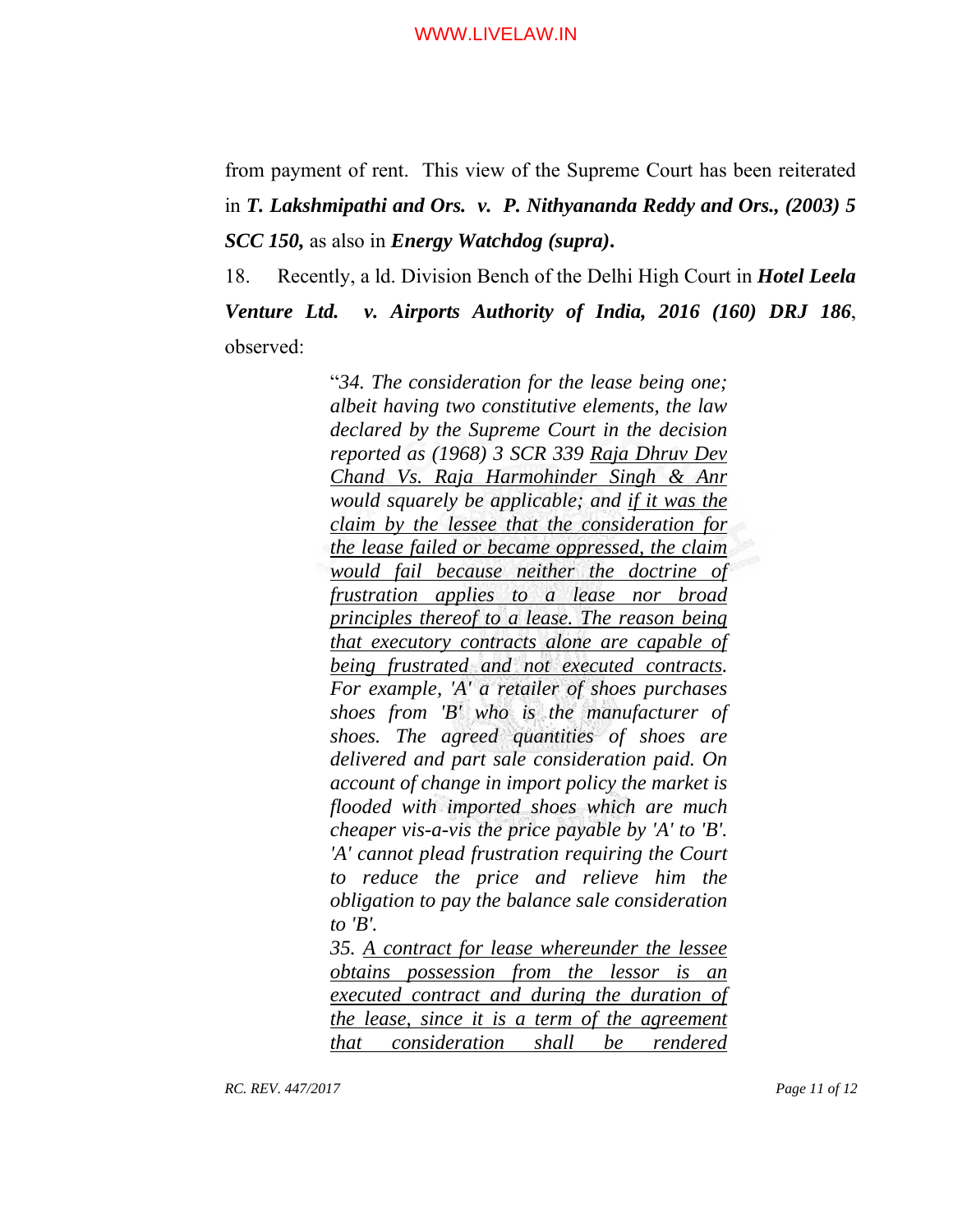*periodically, the agreed consideration has to be paid and it hardly matters that rents have fallen in the meanwhile. The result of a lease is the creation of a privity of estate inasmuch as lease is the transfer of an interest in immovable property within the meaning of Section 5 of the Transfer of Property Act, 1882, as was held in para 20 of the decision reported as 2003 (5) SCC 150 T. Lakshmipathi & Ors. Vs. P. Nithyananda Reddy & Ors. That apart, as held in the decisions reported as (1960) 2 SCR 793 Alopi Prashad Vs. UOI and (1975) 2 SCC 633 Panna Lal Vs. State of Rajasthan a contract is not discharged merely because it turns out to be difficult or onerous for one party to perform and none can resile from a contract for said reason.*"

From the above judgments and the settled law, it is clear that Section 56 of the ICA would not apply to a lease agreement and other similarly situated contracts which are *`executed contracts'* and not *`executory contracts'*.

# *Provisions of the Transfer of Property Act, 1882 governing landlordtenant relationships qua Force Majeure*

19. In the absence of contracts or contractual stipulations the provisions of the Transfer of Property Act, 1882 *(hereinafter, "TPA")* would govern যোদ্বাল জয<sup>়ে</sup> tenancies and leases.

20. The doctrine of *force majeure* is recognised in Section 108(B)(e) of the TPA. Section 108(B)(l) also enumerates the *`Rights and Liabilities'* of the lessee. The relevant clauses of the TPA are as under:

> "*108. Rights and liabilities of lessor and lessee.—In the absence of a contract or local usage to the contrary, the lessor and the lessee of immoveable property, as against one*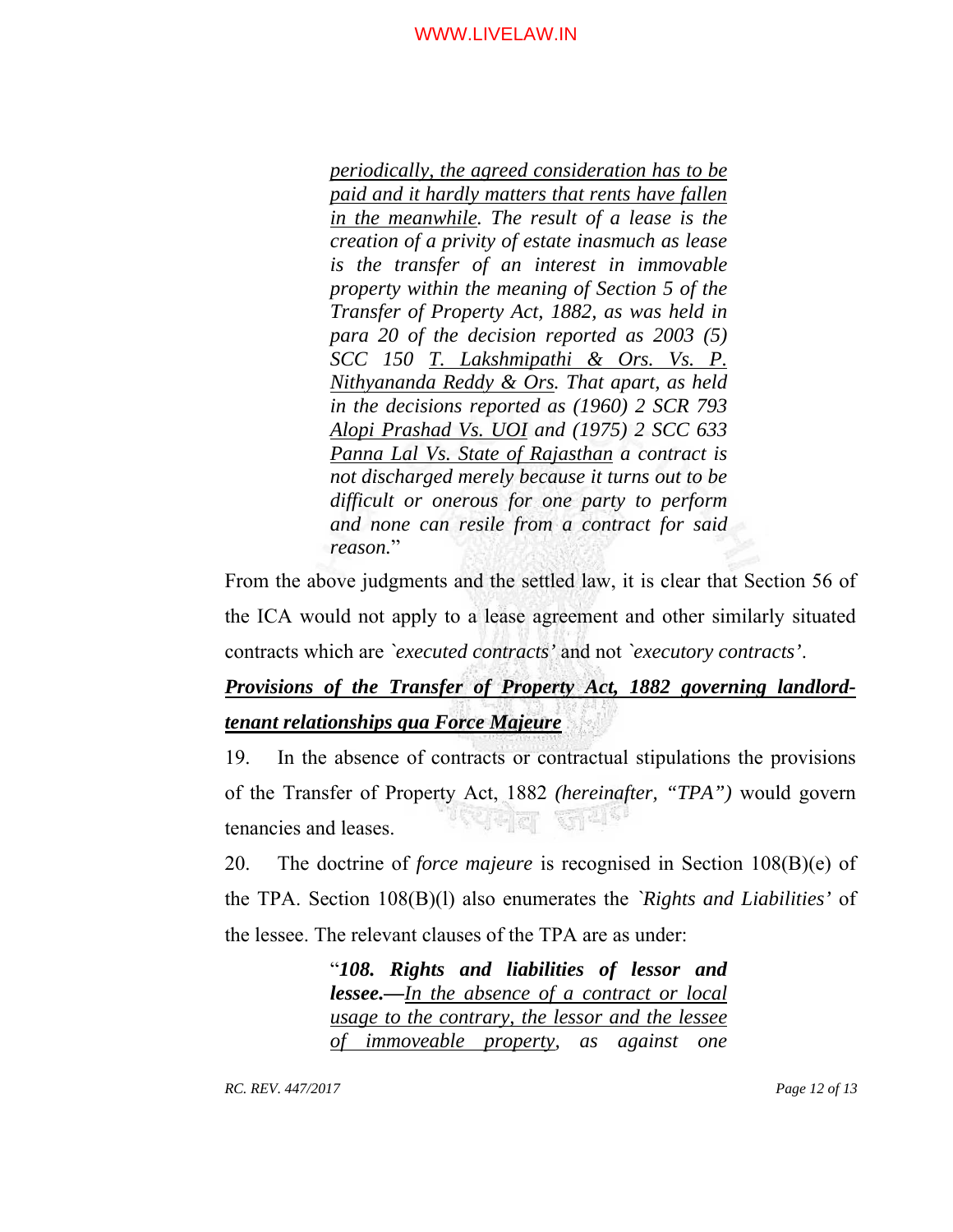*another, respectively, possess the rights and are subject to the liabilities mentioned in the rules next following, or such of them as are applicable to the property leased:—* 

*(A) Rights and liabilities of the lessor- …* 

*(B) Rights and liabilities of the lessee- …* 

*(e) if by fire, tempest or flood, or violence of an army or of a mob, or other irresistible force, any material part of the property be wholly destroyed or rendered substantially and permanently unfit for the purposes for which it was let, the lease shall, at the option of the lessee, be void:* 

*Provided that, if the injury be occasioned by the wrongful act or default of the lessee, he shall not be entitled to avail himself of the benefit of this provision: …* 

 *(f) to (k)…….* 

*(l) the lessee is bound to pay or tender, at the proper time and place, the premium or rent to the lessor or his agent in this behalf;"* 

A perusal of the above shows that the provision itself would apply only in the absence of a contractual stipulation. Further, on the occurrence of any of the situations contemplated under (e) above, which would render the property `substantially and permanently unfit' to be used for the purpose for which it was leased, at the option of the lessee, the lease would be void.

*RC. REV. 447/2017 Page 13 of 14*  21. In *Raja Dhruv (supra)* the Supreme Court, while interpreting as to what constitutes *`substantially and permanently unfit'* held that temporary non-use by the tenant due to any factors would not entitle the tenant to invoke this section. The relevant observations of the Court are: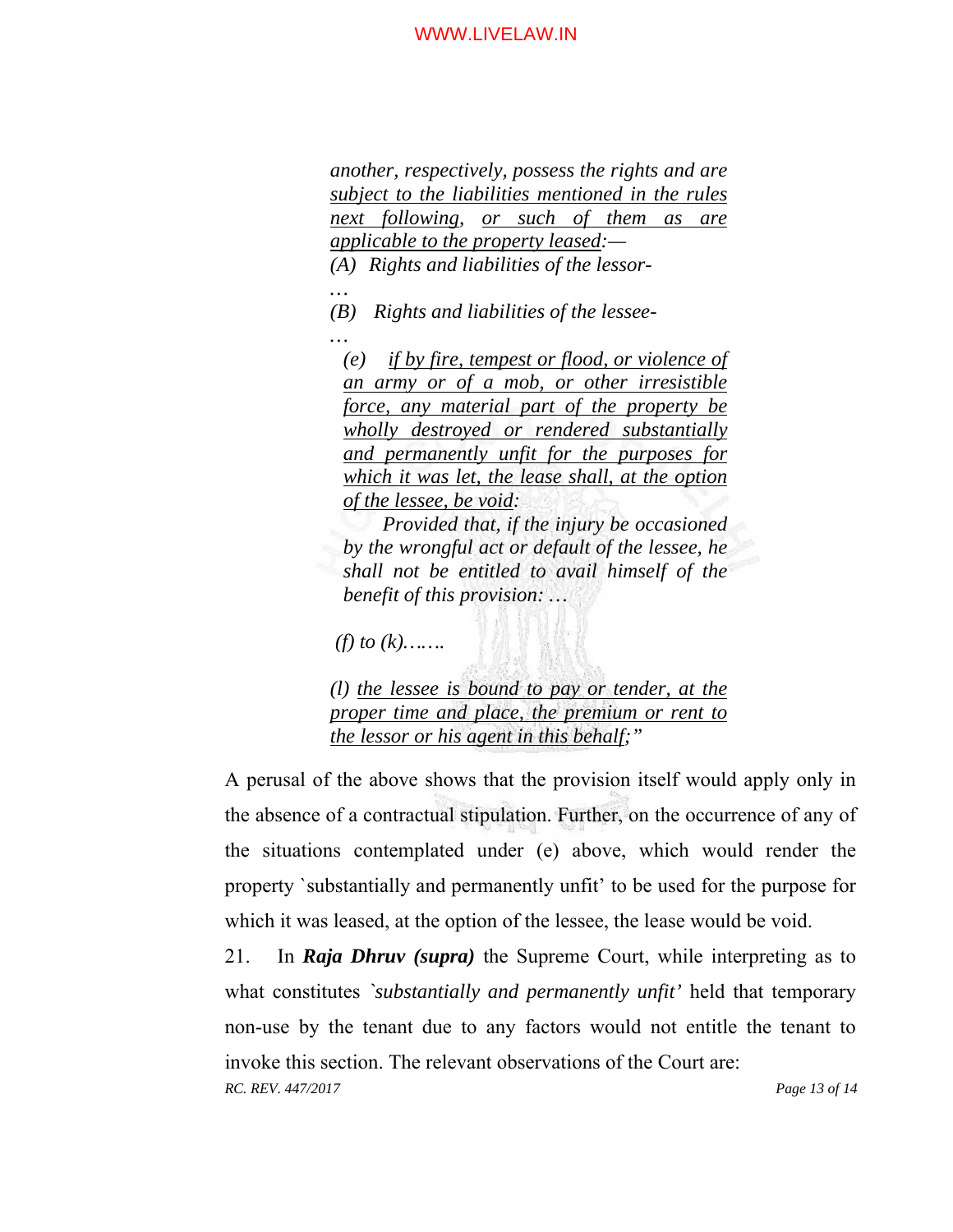*17. The case strongly relied upon by counsel for the appellant was Gurdarshan Singh v. Bishen Singh [ILR 1962 Punjab 5]. In that case a lease was executed on January 8, 1947 in respect of agricultural land situated in an area which on partition of India fell within West Pakistan. The Court found that possession of the demised land was not given to the lessee, and the landlord was on account of riots unable to deliver possession. Obviously on that finding the tenant was entitled to claim refund of the rent paid. But the Court proceeded to consider the question "whether the doctrine of frustration applies to a contract of lease of agricultural lands" and recorded an answer that the doctrine of frustration applies to leases. The Court observed at p. 13 — "that the doctrine of frustration does apply to leases, but even if it does not apply in terms to a contract of lease of agricultural land the broad principle of frustration of contract applies to leases". We are unable to agree with that observation, and the observation at p. 11 that "According to Indian law, sales of land as also leases are contracts". Under a lease of land there is a transfer of right to enjoy that land. If any material part of the property be wholly destroyed or rendered substantially and permanently unfit for the purpose for which it was let out, because of fire, tempest, flood, violence of an army or a mob, or other irresistible force, the lease may, at the option of the lessee, be avoided. This rule is incorporated in Section 108(e) of the Transfer of Property Act and applies to leases of land, to which the Transfer of Property Act applies, and the principle thereof to agricultural leases and to*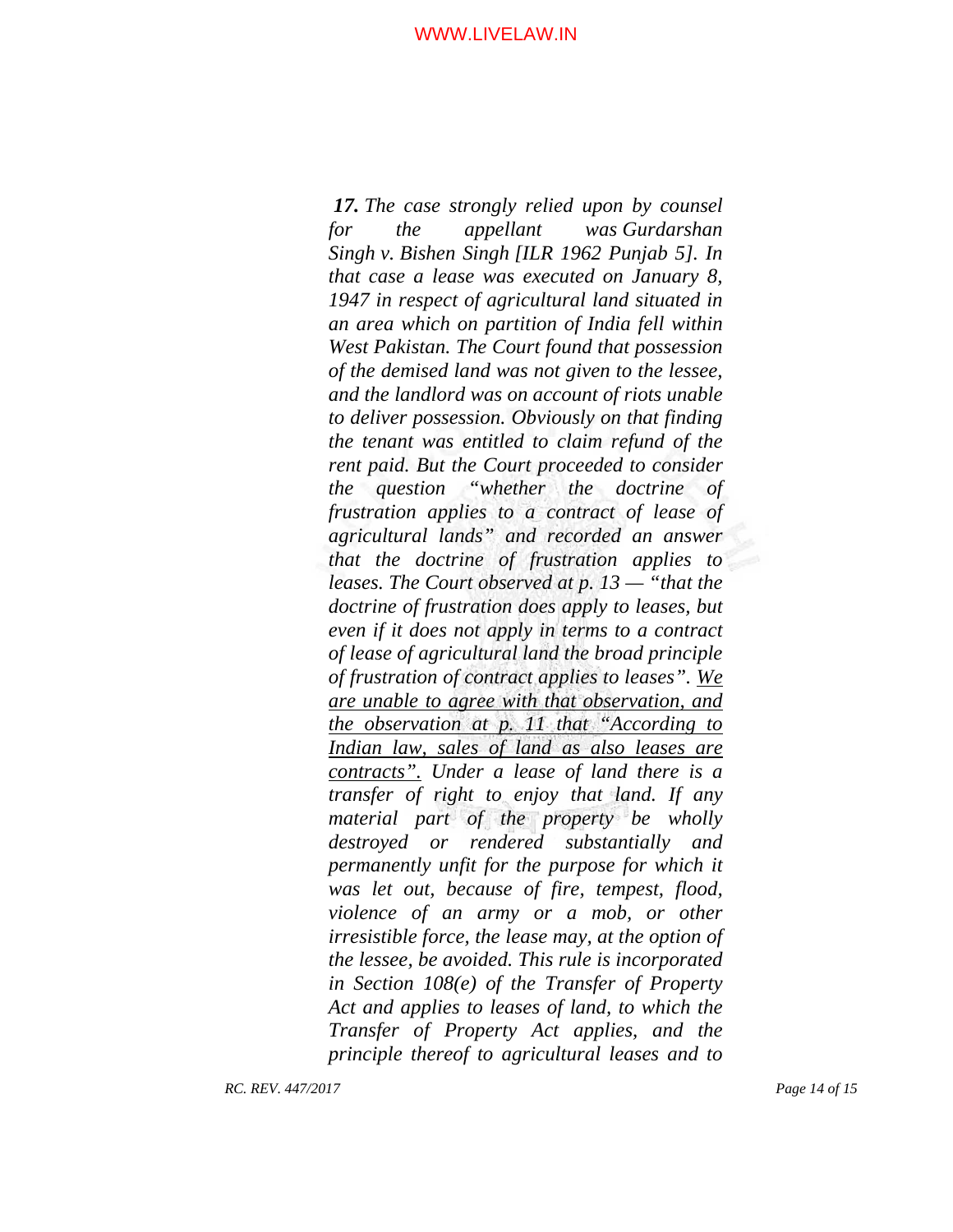*leases in areas where the Transfer of Property Act is not extended. Where the property leased is not destroyed or substantially and permanently unfit, the lessee cannot avoid the lease because he does not or is unable to use the land for purposes for which it is let to him."*

22. In *T. Lakshmipathi (supra),* on the question of what constitutes permanent destruction of a property, the Supreme Court cited with approval

# *Woodfall's Laws of Landlord and Tenant (28th Edition, Vol.1)*:

"*21. In Woodfall's Laws of Landlord and Tenant (28th Edn., Vol. 1) the relevant law is so stated:*

*"Where the lessee covenants to pay rent at stated period (without any exception in case of fire), he is bound to pay it, though the house be burnt down; for the land remains, and he might have provided to the contrary by express stipulation, if both parties had so intended. And this rule applies, although the lessee's covenant to repair contain an exception in case of fire. Similarly, an action for use and occupation still lies in respect of the whole period of the tenancy notwithstanding the destruction of the premises by fire."* 

 *(para 1-0778) "In a lease of land with buildings upon it the destruction of even the entirety of the buildings does not affect the continuance of the lease or of the lessee's liabilities under it, unless so provided by express contract."* 

 *(para 1-2055)* 

*"A demise must have a subject-matter, either corporeal or incorporeal. If the subject-matter is destroyed entirely, it is submitted that the lease comes automatically to an end, for there is no longer any demise. The mere destruction*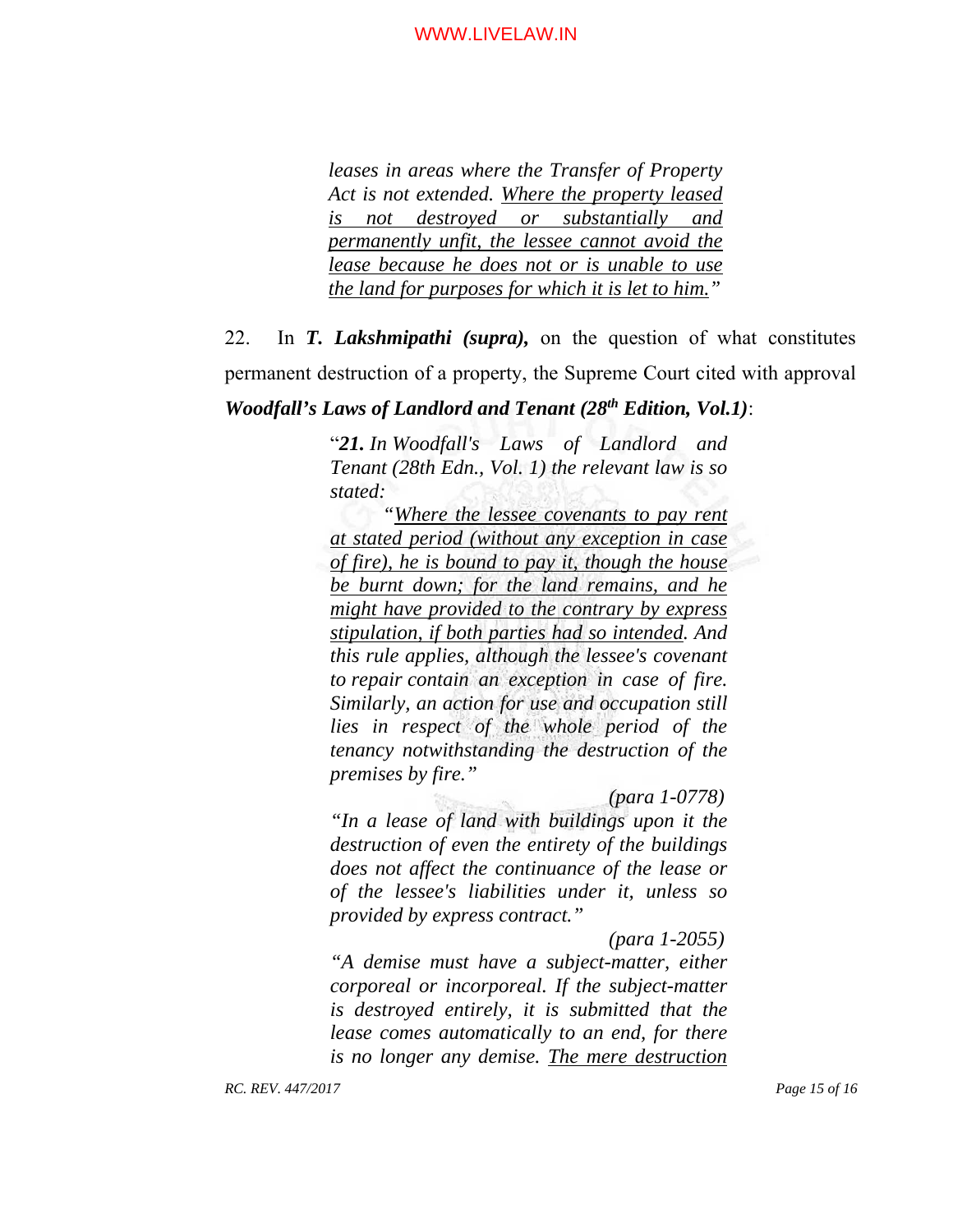*of a building on land is not total destruction of the subject-matter of a lease of the land and building, so the demise continues. But if by some convulsion of nature the very site ceases to exist, by being swallowed up altogether or buried in the depths of the sea, it seems clear that any lease of the property must come to an end."* 

 *(para 1-2056)"* 

23. In *Shaha Ratansi Khimji & Sons v. Kumbhar Sons Hotel Pvt. Ltd. & Ors., (2014) 14 SCC 1* the Supreme Court clarified that in cases concerning a lease agreement, Section 108(B)(e) of the TPA cannot be interpreted by assuming that when a building or structure is leased out, it is only the superstructure that is exclusively leased out. The lease is also a lease of site. In view of the law laid down in *T. Lakshmipathi (supra)*, it was held that even though the tenanted premises had been demolished and destroyed, the tenancy cannot be said to have been determined.

24. More recently, this view has been reaffirmed by this Court in *Sangeeta Batra v. M/s VND Foods & Ors., (2015) 3 DLT (Cri) 422* wherein it has been held that the fact that the leased premises, intended to be run as a restaurant, was sealed on two occasions is of no relevance as the tenants did not choose to avoid the lease. Interpreting Section 108 of the TPA, the ld. Single Judge of this Court observed:

> "*26. Section 108 of the Transfer of Property Act deals with the aspect of rights and liabilities of lessor and lessee. The rights and liabilities of the lessee are enumerated from clause (d) onwards upto clause (q). Clause (e) of Section 108 reads:*

> > *"(e) if by fire, tempest or flood, or*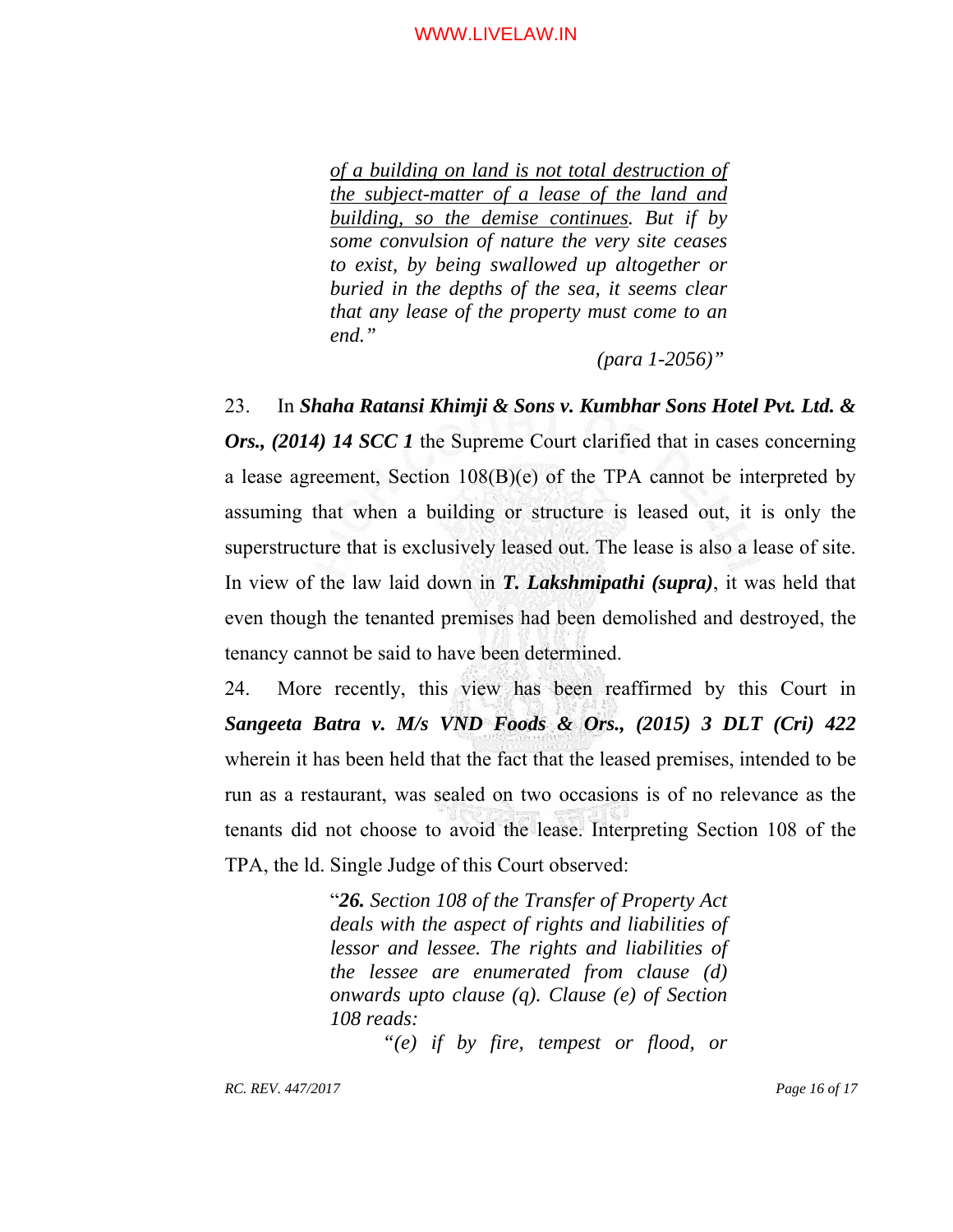*violence of an army or of a mob, or other irresistible force, any material part of the property be wholly destroyed or rendered substantially and permanently unfit for the purposes for which it was let, the lease shall, at the option of the lessee, be void:* 

*Provided that, if the injury be occasioned by the wrongful act or default of the lessee, he shall not be entitled to avail himself of the benefit of this provision;" (Emphasis supplied)* 

*27. Thus, if the leased premises is rendered substantially and permanently unfit for the purpose for which it was let, the lessee has the option to avoid the lease. Unless the lessee so avoids the lease, he cannot avoid his obligation contained in clause (l) of Section 108, which states that "the lessee is bound to pay or tender, at the proper time and place, the premium or rent to the lessor or his agent in this behalf;".* 

25. Thus, for a lessee to seek protection under sub-section  $108(B)(e)$ , there has to be complete destruction of the property, which is permanent in nature due to the *force majeure* event. Until and unless there is a complete destruction of the property, Section 108(B)(e) of the TPA cannot be invoked. In view of the above settled legal position, temporary non-use of premises due to the lockdown which was announced due to the COVID-19 outbreak cannot be construed as rendering the lease void under Section 108(B)(e) of the TPA. The tenant cannot also avoid payment of rent in view of Section  $108(B)(l)$ .

# *Suspension of Rent*

*RC. REV. 447/2017 Page 17 of 18*  26. Finally, in the absence of a contract or a contractual stipulation, as in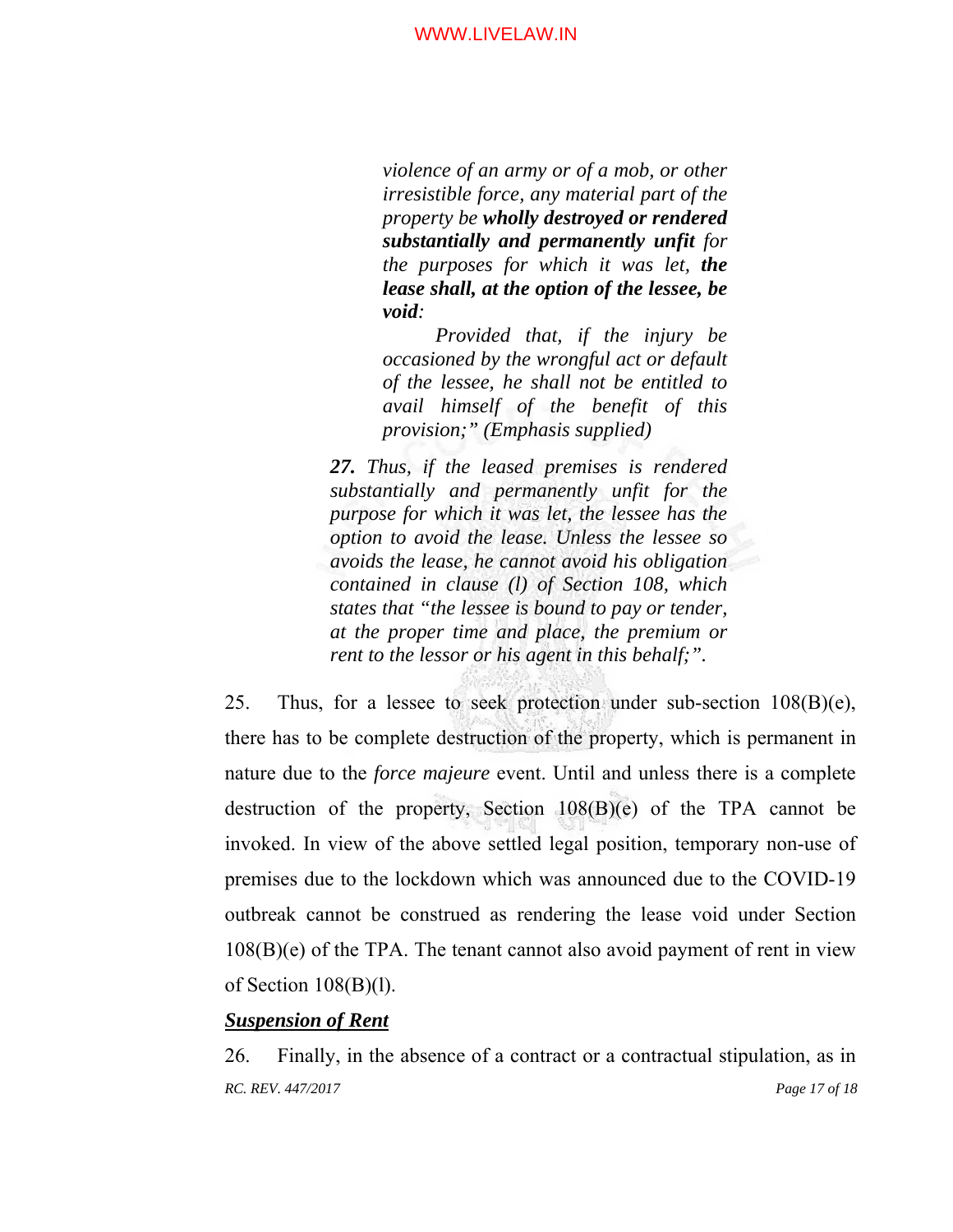the present case, the tenant may generally seek suspension of rent by invoking the equitable jurisdiction of the Court due to temporary non-use of the premises. The question as to whether the suspension of rent ought to be granted or not would depend upon the facts and circumstances of each case as held by the Supreme Court in *Surendra Nath Bibran v. Stephen Court, AIR 1966 SC 1361*. In the said case, the Court directed payment of proportionate part of the rent as the tenant was not given possession of a part of the property.

27. In *Raichurmatham Prabhakar and Ors. v. Rawatmal Dugar, (2004) 4 SCC 766* the Supreme Court held that suspension of rent may be claimed by the tenant if the lessee has been dispossessed. Thus, mere nonuse may not always entitle the tenant for suspension of rent.

28. This view has been followed by a ld. Single Judge of this Court in *Aranya Hospitality Management Services Pvt. Ltd. v. K. M. Dhoundiyal & Ors. [Arb. A. (Comm.) 6/2017, decided on 21st March, 2017],* where the Court considered the *force majeure* clause of the contract to hold that the mere non-approval by the concerned authority for running a restaurant would not entitle the tenant to seek suspension of rent. The Court held that under circumstances wherein the tenant cannot use the property for the purpose for which it was leased, the tenant would have no right to continue enjoying the property and seek suspension of rent at the same time.

*RC. REV. 447/2017 Page 18 of 19*  29. In relation to some contracts which are not classic tenancy or lease agreements, where the premises is occupied and a monthly pre-determined amount is paid purely as `Rent' or `Lease amount', the manner in which pandemics, such as COVID-19, can play out would depend upon the nature of the contract. In contracts where there is a profit-sharing arrangement or an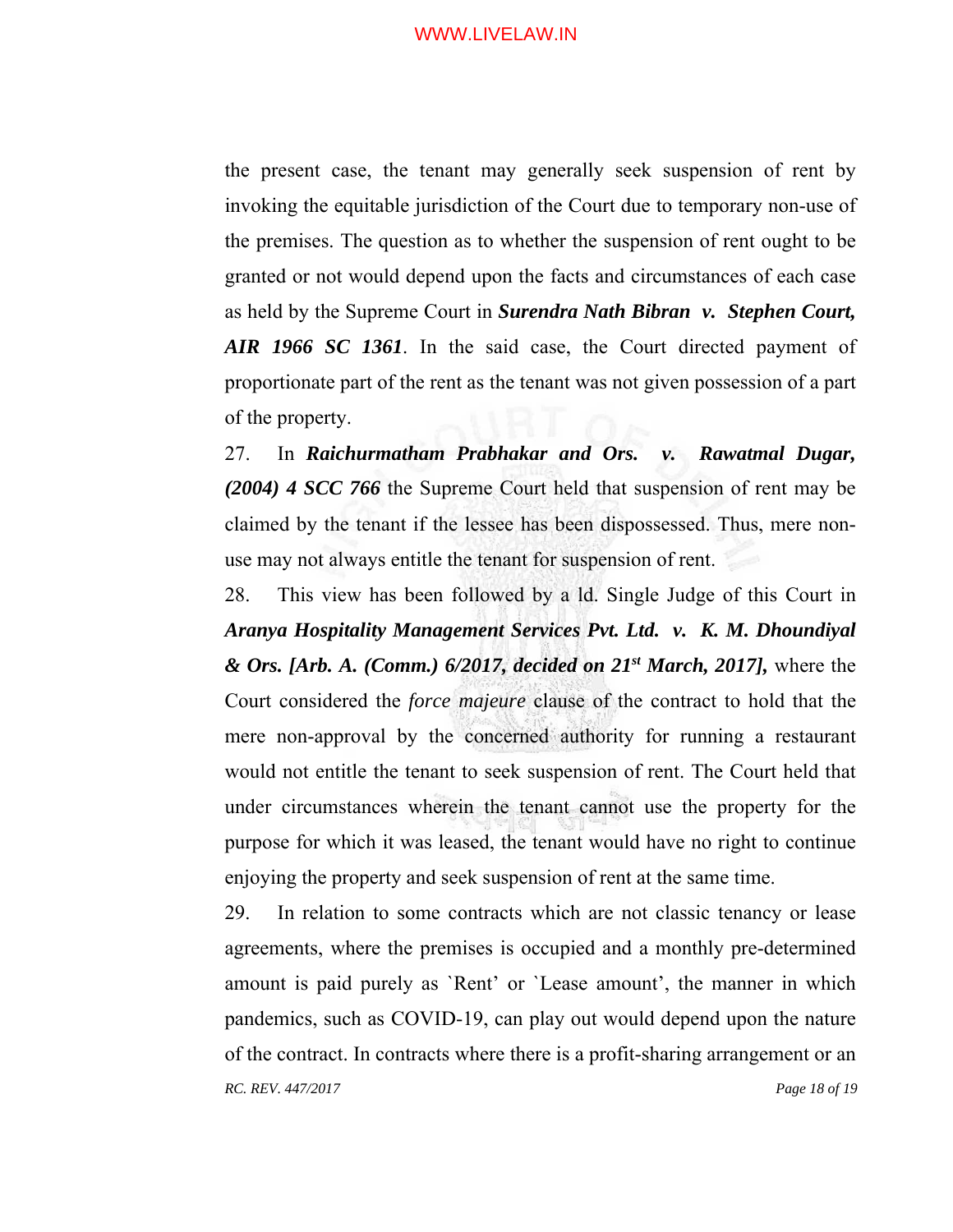arrangement for monthly payment on the basis of sales turnover, the tenant/lessee may be entitled to seek waiver/suspension, strictly in terms of the clause. Such cases would purely be governed by the terms of the contract itself, and the tenant's claim could be that there were no sales and no profits and thus the monthly payment is not liable to be made. Thus, the entitlement of the client in such a situation is not governed by any overriding *force majeure* event but by the consequence of the said event, being that there were no sales or profits.

# *Conclusions:*

30. In light of the above legal position, the Tenants' prayer for suspension of rent in the present case is to be considered. There is no rent agreement or lease deed between the parties and hence Section 32 of the ICA has no applicability. The case is governed by the provisions of the Delhi Rent Control Act, 1958. Section 56 of the ICA does not apply to tenancies. The Tenants also do not urge that the tenancy is void under Section 180 (B)(e) of the TPA. The tenants are also not `Lessees' as an eviction decree has already been passed against them.

31. The Tenants' plea is for extension of the doctrine of suspension of rent to cases which are covered by lockdown due to COVID-19. Insofar as this prayer is concerned, this Court considers the following factors as necessary for determining the question as to whether the Tenants herein are entitled to any relief of suspension of rent:

**i.** Nature of the property: The tenanted premises are located in the prime commercial area of Khan Market for running of a shop. It is well-known that the commercial area of Khan Market is a sought-after location for business purposes.

*RC. REV. 447/2017 Page 19 of 20*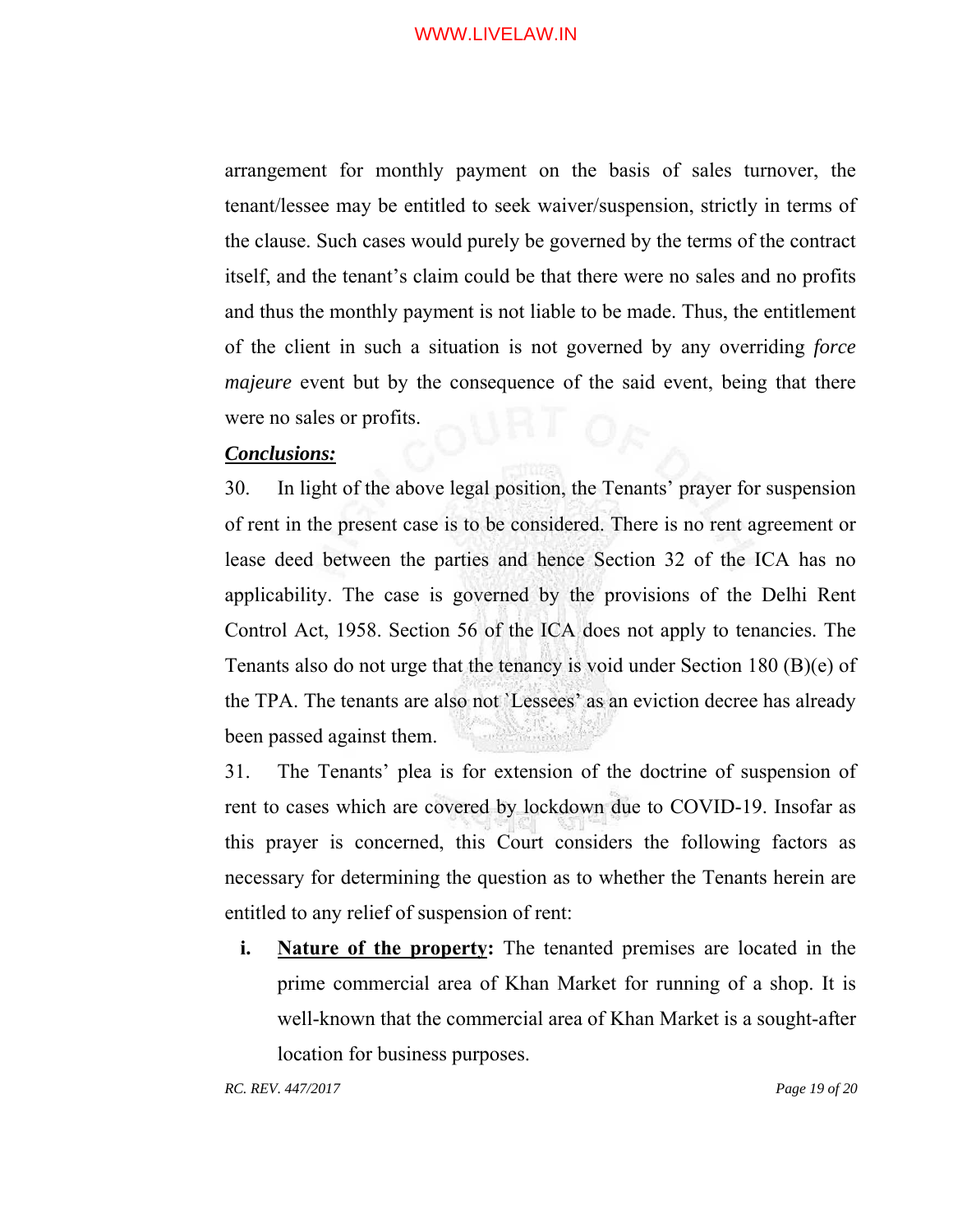- **ii. Financial and social status of the parties:** The Landlord is a dentist who wishes to use the tenanted premises and has sought eviction on the ground of *bonafide* use under Section 14(1)(e) of the DRC Act. The Tenants, on the other hand, run a footwear shop on the tenanted premises, which they have been in possession of since 1975 at a monthly rental of merely Rs.300/-.
- **iii. Amount of rent:** The monthly payment of Rs.3.5 lakhs has been fixed by this Court, as a condition for grant of stay for continued use and occupation, after the decree of eviction was passed. The Tenants do not wish to vacate the property due to the lockdown but wish to continue to occupy the property. The amount being paid, when compared to the prevalent market rent in the area, is on the lower side. This is clear from a perusal of the lease deed of a neighbouring property placed on record by the Landlord. Even if the said lease deed is to be ignored and not taken on record, judicial notice can be taken of the fact that the prevalent rent in Khan Market is amongst the highest in the whole of Asia. The amount being paid by the Tenants, though substantial, is on the lower side as compared to other properties in Khan Market.
- *RC. REV. 447/2017 Page 20 of 21*  **iv. Other factors:** The Tenants are `unauthorised occupants' of the tenanted premises as a decree of eviction has already been passed. The monthly payment of rent being made has been fixed by this Court vide the interim order dated 25<sup>th</sup> September, 2017 in view of the judgment of the Supreme Court in *Atma Ram Properties (P) Ltd. v. Federal Motors (P) Ltd., (2005) 1 SCC 705*. The use and occupation charges have to be determined in a manner so as to fully compensate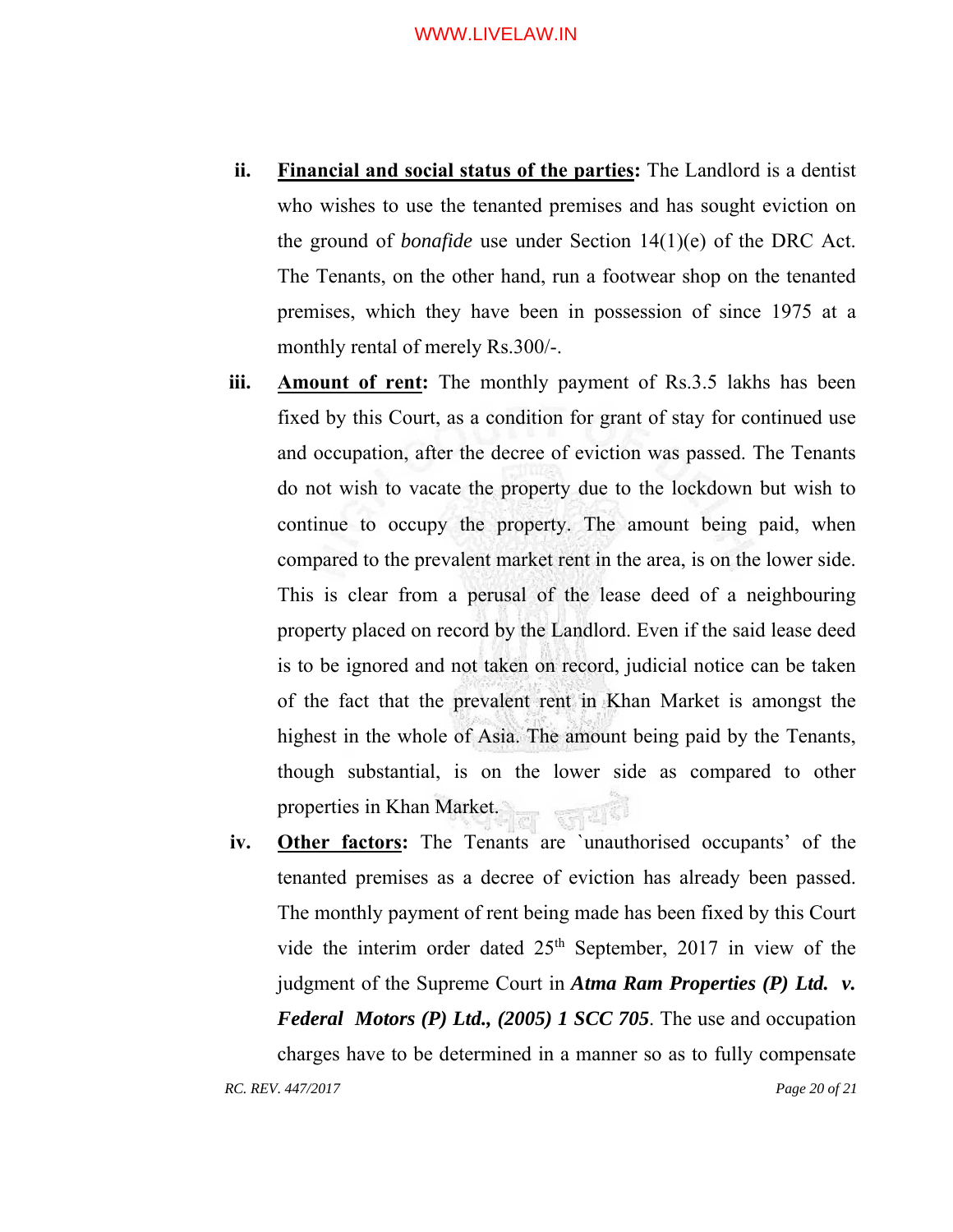the Landlord as if the Landlord had let out the property to a third party. The Tenants are continuing to occupy the premises and do not intend to vacate the same. In any case, the compensation ought to be reasonable and should make up for the loss caused to the Landlord due to delay in execution of the eviction decree. These factors completely tilt the balance in favour of the Landlord.

- **v. Any contractual condition(s):** There is no contractual condition that permits non-payment or suspension of rent.
- **vi. Protection under any executive order(s):** There are cases where the central and state governments may have, from time to time, given protection to some classes of tenants such as migrants, labourers, students, etc. These include Order No. 40-3/2020-DM-I (A) dated 29<sup>th</sup> March, 2020 issued by the Ministry of Home Affairs (MHA), Government of India and Order No. F/02/07/2020/S.1/PT. File/81 dated 22nd April, 2020 and Order No. 122-A F/02/07/2020/S.I/9 dated 29th March, 2020 both issued by the Delhi Disaster Management Authority (DDMA), Government of NCT of Delhi. Without going into the legality and validity of such Executive orders, suffice it to say that the present case is not covered by any of these executive orders.

32. The Tenants' application for suspension of rent is thus liable to be rejected inasmuch as while invoking the doctrine of suspension of rent on the basis of a *force majeure* event, it is clear from the submissions made that the Tenants do not intend to surrender the tenanted premises. While holding that suspension of rent is not permissible in these facts, some postponement or relaxation in the schedule of payment can be granted owing to the lockdown.

*RC. REV. 447/2017 Page 21 of 22*